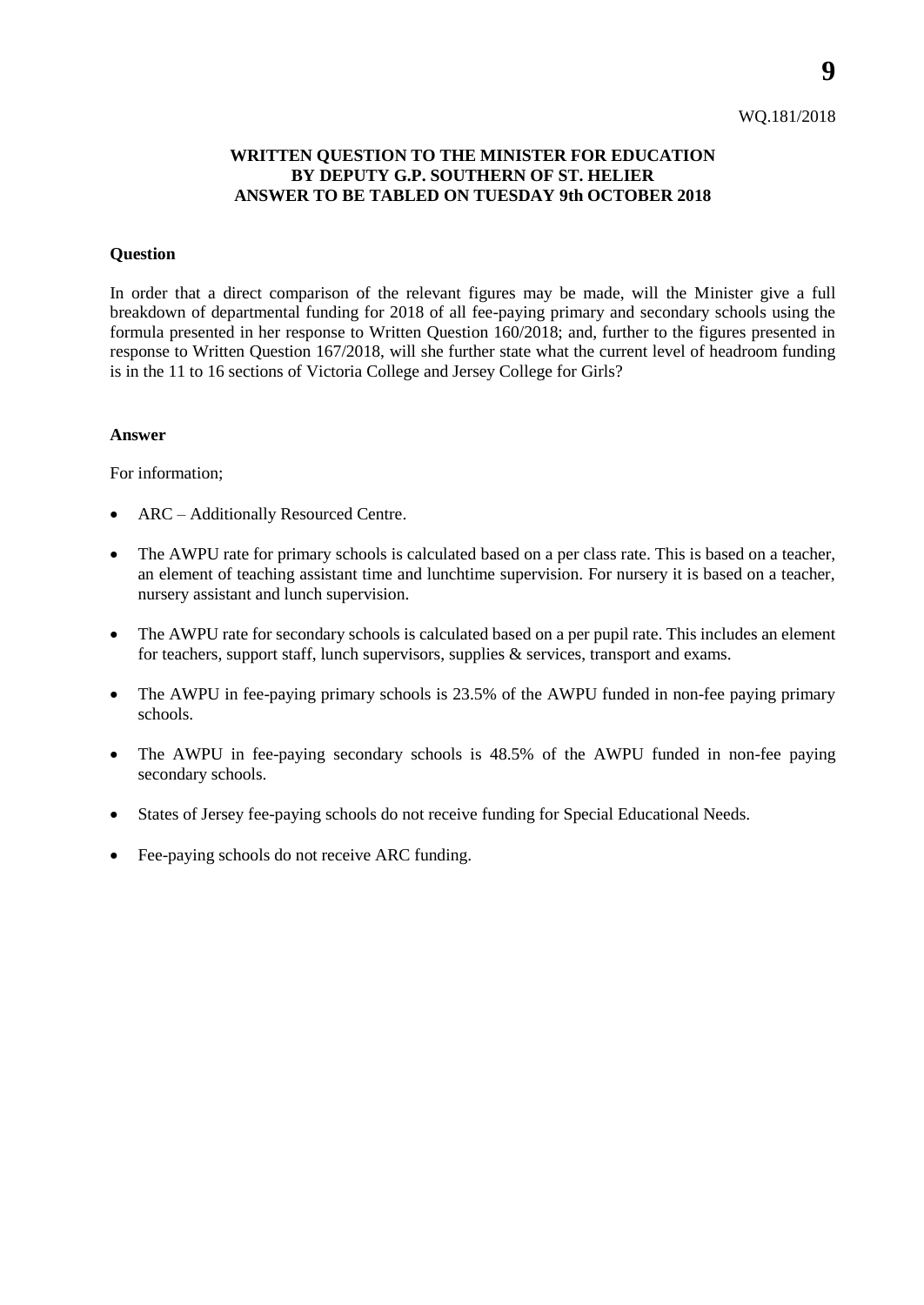# Table 1 – Department funding for fee-paying primary schools

| <b>Fee-paying Primary</b><br><b>Schools</b> | <b>AWPU</b><br>excluding<br>SEN (£) | SEN(f) | <b>Total AWPU</b><br>(includes SEN)<br>(f) | <b>Jersey</b><br>Premium (£) | ARC(f) | <b>Other</b><br>(f) | 2018 Funding<br>(agrees to ledger)<br>(f) | <b>ICT funding (from</b><br>ICT budget) (£) |
|---------------------------------------------|-------------------------------------|--------|--------------------------------------------|------------------------------|--------|---------------------|-------------------------------------------|---------------------------------------------|
| Jersey College Prep                         | 401,390                             |        | 401,390                                    | 3,960                        | 0      | 18,078              | 423,428                                   | 5,000                                       |
| Victoria College Prep                       | 286,628                             | 0      | 286,628                                    | 2,250                        | 0      | 43,878              | 332,756                                   | 3,000                                       |
| <b>Beaulieu Primary</b>                     | 224,506                             | 7,490  | 231,996                                    |                              |        |                     | 231,996                                   | 0.                                          |
| De La Salle Primary                         | 243,524                             | 8,154  | 251,678                                    |                              |        |                     | 251,678                                   |                                             |
| FCJ                                         | 340,695                             | 12,655 | 353,350                                    |                              |        |                     | 353,350                                   |                                             |
|                                             | 1,496,744                           | 28,298 | 1,525,042                                  | 6,210                        | 0      | 61,956              | 1,593,208                                 | 8,000                                       |

# Table 2 – Department funding for States of Jersey fee-paying secondary schools

| <b>Fee-paying Secondary</b><br><b>Schools</b> | <b>AWPU</b><br>excluding<br>SEN (£) | SEN(E) | <b>Total AWPU</b><br>(includes SEN)<br>(E) | <b>Jersey</b><br>Premium (£) | ARC(f) | Other<br>(E) | 2018 Funding<br>(agrees to ledger)<br>(£) | <b>ICT funding (from</b><br>ICT budget) (£) |
|-----------------------------------------------|-------------------------------------|--------|--------------------------------------------|------------------------------|--------|--------------|-------------------------------------------|---------------------------------------------|
|                                               |                                     |        |                                            |                              |        |              |                                           |                                             |
| Jersey College for Girls                      | 2,268,506                           |        | 2,268,506                                  | 13,920                       | 0      | 64,768       | 2,217,658                                 | 14,500                                      |
| Victoria College                              | 2,044,169                           |        | 2,044,169                                  | 4,800                        | 0      | 91,766       | 2,140,735                                 | 2,200                                       |
| <b>Beaulieu Secondary</b>                     | 1,823,925                           | 45,230 | 1,869,155                                  |                              |        |              | 1,869,155                                 | 0                                           |
| De La Salle Secondary                         | 1,502,475                           | 36,473 | 1,538,948                                  |                              |        |              | 1,538,948                                 | 0                                           |
|                                               | 7,639,074                           | 81,704 | 7,720,778                                  | 18,720                       | 0      | 26,998       | 7,766,496                                 | 16,700                                      |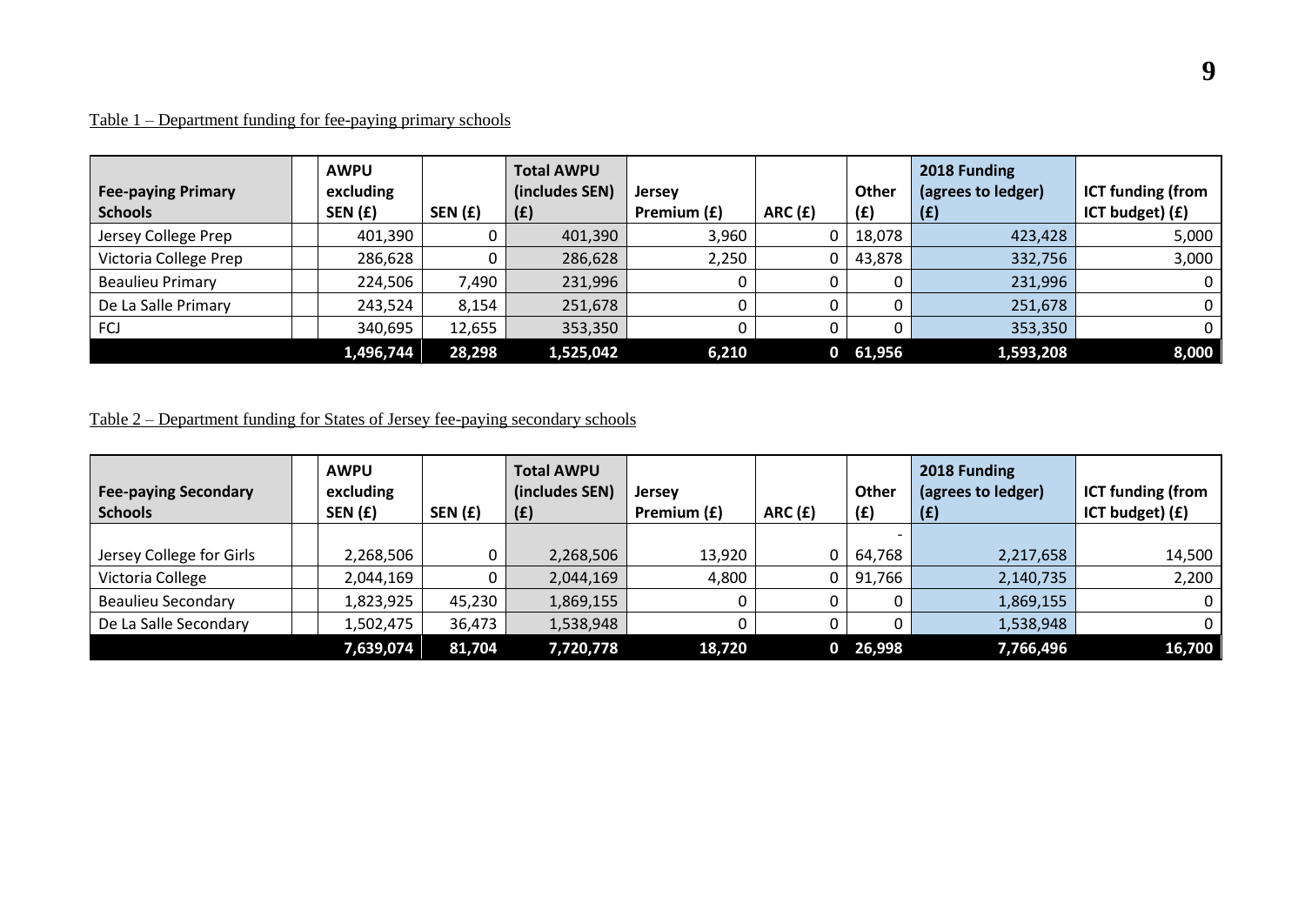#### Table 3 - AWPU Rates

| Year      | <b>AWPU</b><br>Rate / | Year              | <b>AWPU</b><br>Rate / |
|-----------|-----------------------|-------------------|-----------------------|
| Group     | Pupil (£)             | Group             | Pupil (£)             |
| Reception | 3,770.54              | Year 7            | 4,582.00              |
| Year 1    | 3,280.64              | Year <sub>8</sub> | 4,582.00              |
| Year 2    | 3,280.64              | Year9             | 4,582.00              |
| Year 3    | 2,845.48              | Year10            | 4,930.09              |
| Year 4    | 2,845.48              | Year11            | 5,271.42              |
| Year 5    | 2,899.87              | Year12            | 6,795.71              |
| Year 6    | 2,899.87              | Year13            | 6,795.71              |

### Headroom at Jersey College for Girls and Victoria College

Due to the way budgets are allocated in secondary schools it is not possible to isolate the 11-16 element from the overall school budget. This makes a comparison with the budget allocation in the 11-16 schools, as referenced in written question 167/2018, more difficult. Nevertheless, figures have been provided for Jersey College for Girls and Victoria College to indicate the headroom available, based on the methodology applied in written question 167/2018.

For information;

- The term "Headroom" is understood to mean the elements of the school budget that does not include premises and staffing costs.
- The Total Budget includes Jersey Premium.
- Headroom funding will include income generated by the school.